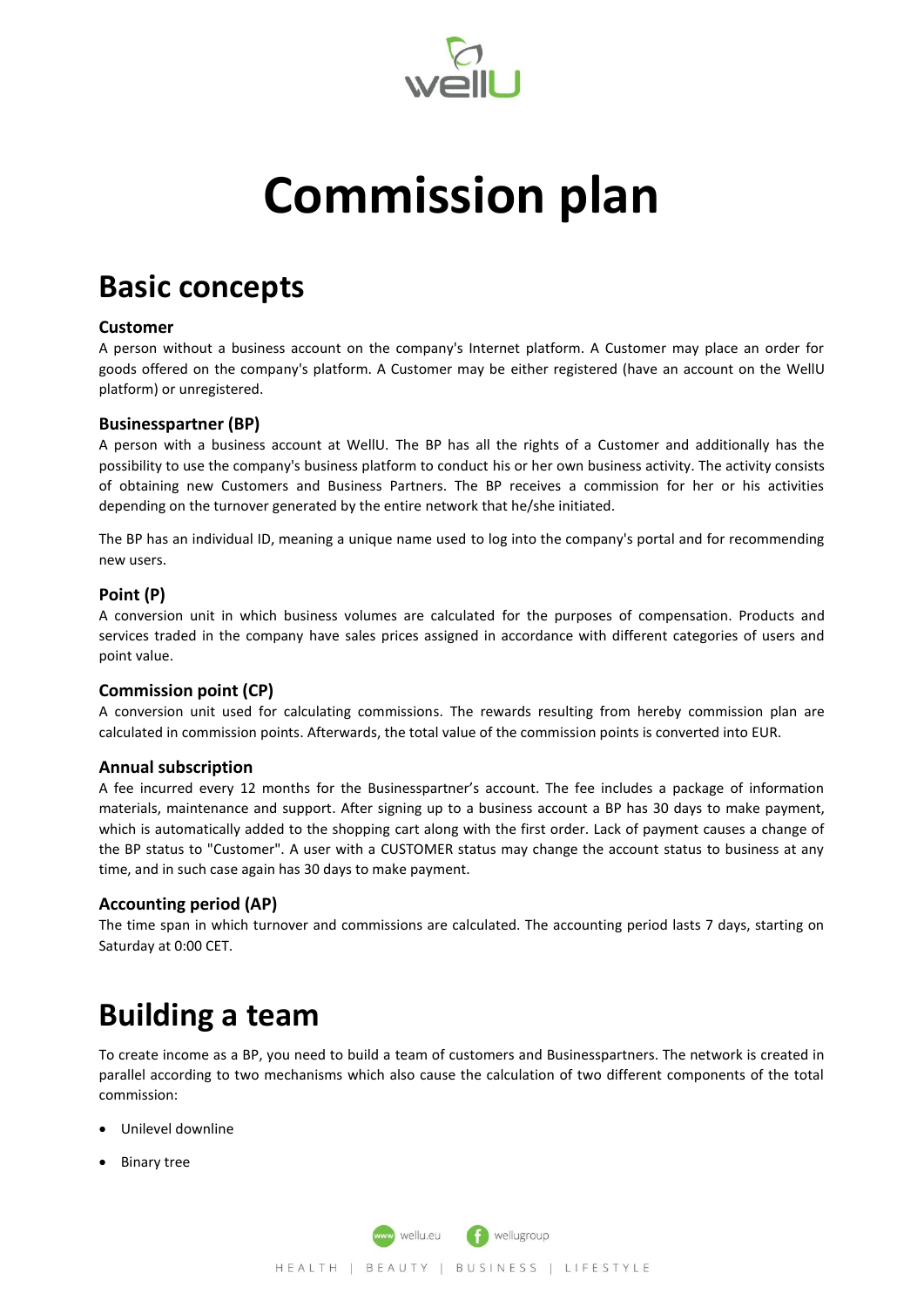

### **Unilevel downline**

The system recognises who was recommended by whom. On this basis, it creates a so-called unilevel downline. The downline starts from you. Persons that you personally recommended constitute your first generation. Persons recommended by your first generation constitute your second generation, and so on.

### **Binary tree**

The binary tree includes all Customers and Businesspartners arranged with binary rules. This means that every member initially has two empty places downline and creates two teams: left (L) and right (R).

The binary tree mechanism is equipped with a waiting-room functionality, after a new member is referred and registered, he or she goes to the waiting-room. Placing a newly-referred person in the tree can be done using one two options:

- **Manually -** you choose the place in the tree and place the new person there. To do so, choose the empty place (marked graphically) by clicking on it, which results displaying a waiting-room list. Click on a given person to place him/her in the place selected. There is a 7 days period to place a newly enrolled person.
- **Automatically -** if after 7 days since registration, a person is still in the waiting-room, he / she will be placed, with accordance to the positioning preference setup in your profile. There are three possibilities of automatic positioning:
	- o Left side the bottom lower left position.
	- o Right side the bottom lower right position.
	- $\circ$  The weaker side the bottom lower position, at the side (L or R) where at the given moment there are less people. This option is set by default and can be changed in a user's profile.

### **Businesspartner's Activity**

ACTIVITY is the minimum level of purchases made by Businesspartner and his personally referred customers at a minimum level of 50p at least once every four accounting weeks.

You become an ACTIVE Business Partner for the first time when your sales and the sales of your Customers amount to a minimum of 50p in one accounting period. The duration of activity is four accounting periods (4 weeks). The accounting period in which a minimum turnover of 50p is made is the first of the four weeks of activity.

The be active continuously, place a minimum 50p turnover, at least once every four accounting weeks.

If in one of the subsequent weeks during which you are active, additional turnover is made giving activity, the continuity of activity starts again.

All purchases exceeding the activity requirement increase the turnover at the binary tree, at the side with less volume at a moment.

The activity end date is displayed in the back office in several places. After this date, you should place an order with a minimum value of 50p no later than by the end of the next accounting period to maintain the activity continuity.

Activity triggers the calculation and accumulation of turnover made by your team. The volume points balance at the end of the accounting week is the basis for compensation calculation.

The point volume balance in the binary plan not settled in a given week (see binary commissions) is carried on to the next accounting period as long as you remain active.

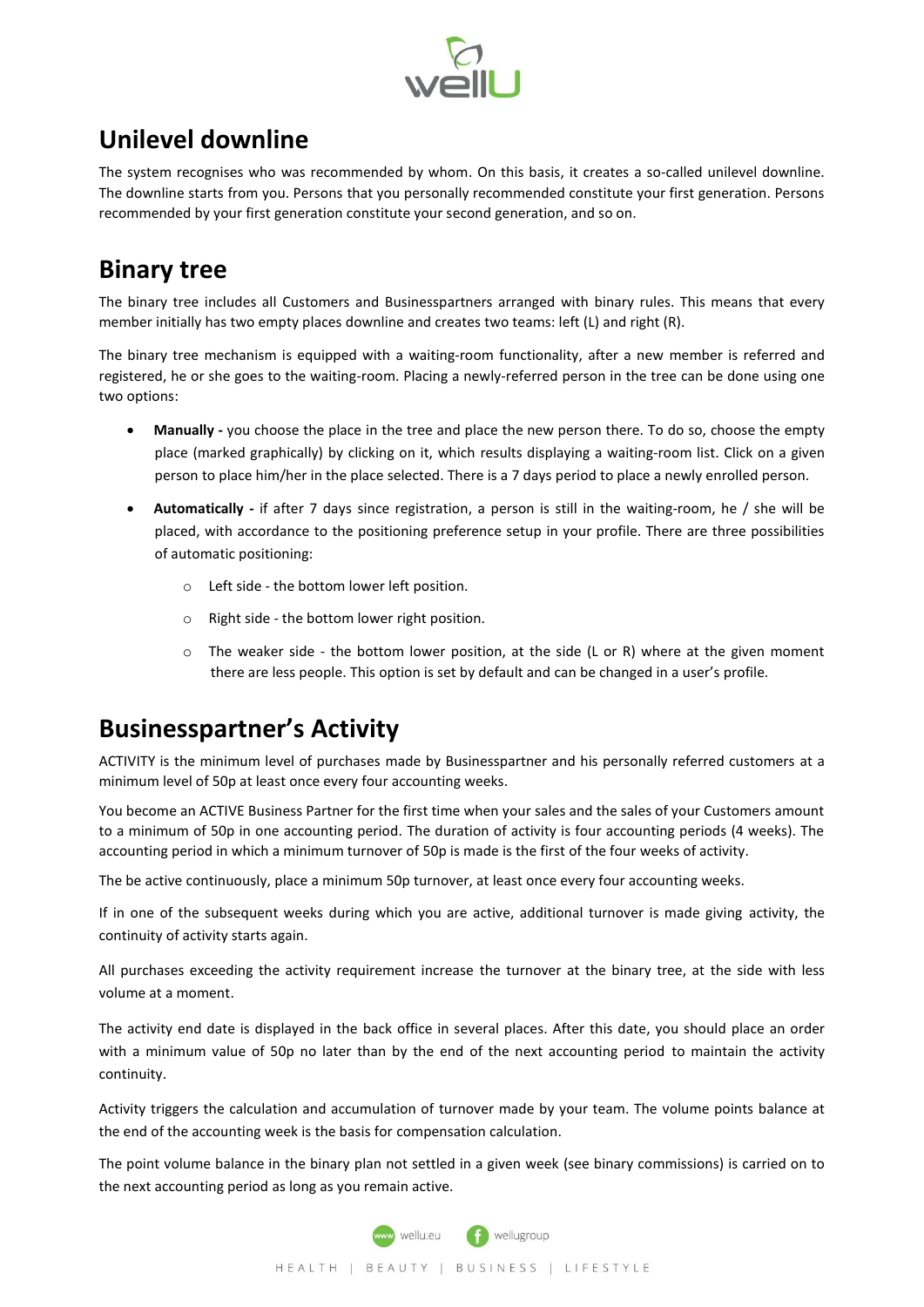

### **Manager**

Manager is the first rank on the career path (more information on this can be found further below). Here is where you begin to generate passive income from the turnover of your team. You become a Manager when you meet both criteria:

- You are active (pursuant to rules specified above)
- You have in your team a minimum of two active Business Partners that you personally recommended, of which there must be at least one on each side of your binary tree.

## **Discount / Margin**

The Business Partner shall be entitled to receive rebates on purchases and a margin on purchases made by Customers and Partners. The basis for calculating the margin and rebates is the retail price of the products.

- **20% -** rebate or margin on Customer purchases for Business Partner who has not yet obtained 300p cumulative turnover together with the unilevel downline.
- **40% -** rebate or margin on Customer purchases for Business Partner+ (after obtaining 300p cumulative turnover together with the unilevel downline).
- **20%**  from Business Partner purchases for the first of the top Business Partner+ recommendation.

# **Startup commissions**

Commissions coming from the work with persons just starting their cooperation.

### **First Order Bonus (FOB)**

When a Business Partner you recommended places their first order, you receive a bonus on the first order - **10%** of the point value of the order. In order to receive the FOB you must be ACTIVE.

### **Manager Bonus (MB)**

When a Business Partner you recommended acquires a rank of Manager, a one-time manager bonus of 20 CP is paid. To receive the MB you must be ACTIVE.

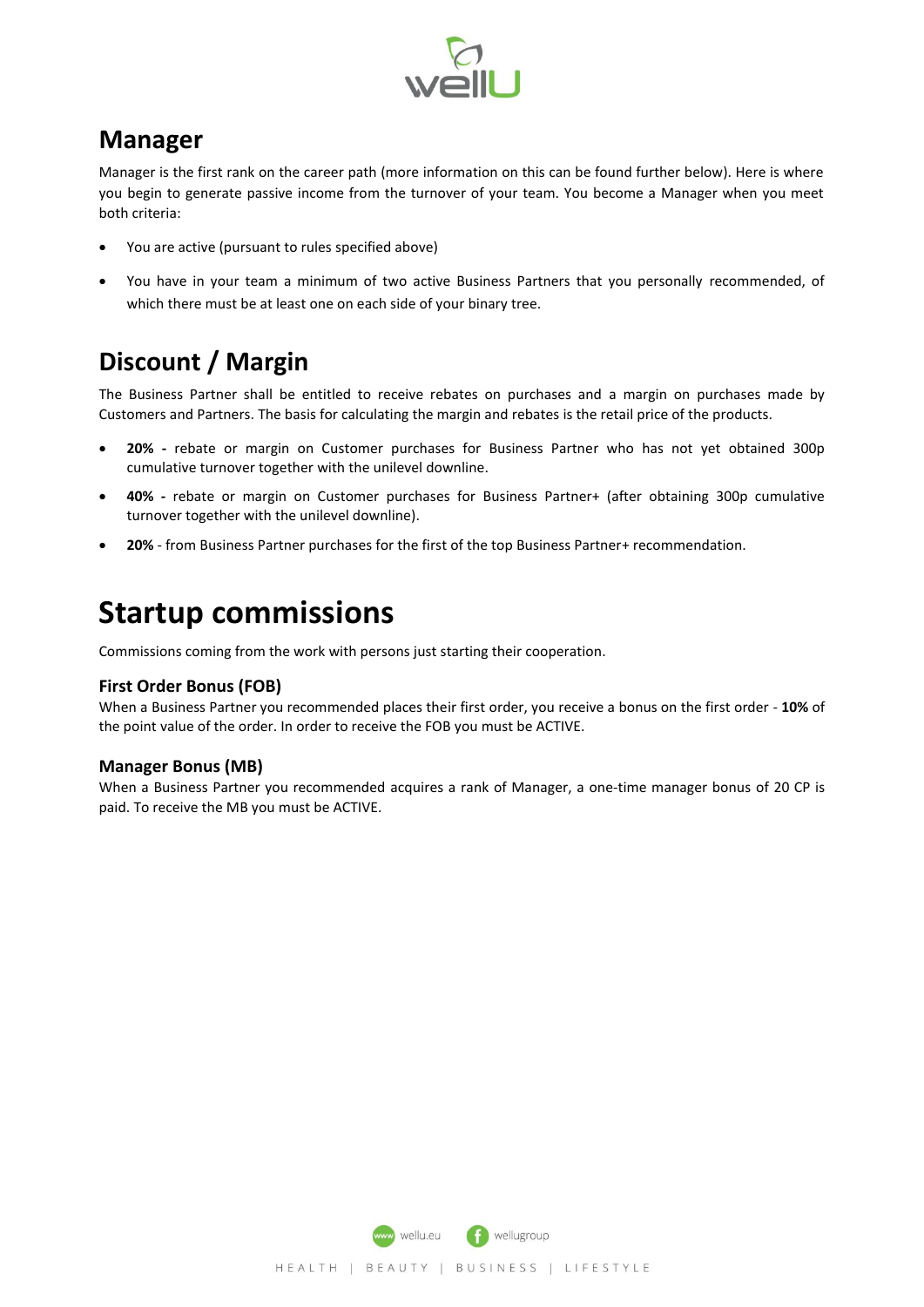

# **Passive Income and Career Path**

Along with the team's development and increase of team turnover, you receive subsequent ranks along with growing passive income which depends on the amount of turnover in the whole organization. The table below presents the principles for calculating passive income.

|                                                 | <b>CAREER PATH RANKS</b>                            |          |                 |             |                                   |                      |                 |                   |            |                                   |  |  |
|-------------------------------------------------|-----------------------------------------------------|----------|-----------------|-------------|-----------------------------------|----------------------|-----------------|-------------------|------------|-----------------------------------|--|--|
|                                                 | Manager                                             | Manager+ | Team<br>Manager | Leader      | Leader+                           | <b>Vice Director</b> | <b>Director</b> | Vice<br>President | President  | International<br>President        |  |  |
|                                                 | M                                                   | $M+$     | <b>TM</b>       | L.          | $L +$                             | <b>VD</b>            | D.              | <b>VP</b>         | P.         | $\ensuremath{\mathsf{IP}}\xspace$ |  |  |
| Volume Criteria                                 | $\overline{\phantom{a}}$                            | 350p     | 1.000p          | 3.000p      | 6.000p                            | 8.000p               | 15.000p         | 30.000p           | 80.000p    | 150.000p                          |  |  |
| <b>Team Criteria</b>                            | Min. 2 active BP's, min. 1 on both<br>binary sides. |          |                 | Min.<br>3 M | Min.<br>M<br>$\mathbf{1}$<br>2 TM | Min.<br>3 TM         | Min.<br>2L      | Min.<br>2 VD      | Min.<br>2D | Min.<br>2 VP                      |  |  |
| UNILEVEL COMISSIONS BASED ON A GIVEN GENERATION |                                                     |          |                 |             |                                   |                      |                 |                   |            |                                   |  |  |
| $\overline{1}$                                  | 3%                                                  | 3%       | 5%              | 5%          | 5%                                | 5%                   | 5%              | 6%                | 6%         | 6%                                |  |  |
| $\overline{2}$                                  | 3%                                                  | 3%       | 4%              | 4%          | 4%                                | 4%                   | 4%              | 5%                | 5%         | 5%                                |  |  |
| $\overline{\mathbf{3}}$                         |                                                     |          | 3%              | 3%          | 3%                                | 3%                   | 3%              | 3%                | 3%         | 4%                                |  |  |
| $\overline{4}$                                  |                                                     |          |                 | 3%          | 3%                                | 3%                   | 3%              | 3%                | 3%         | 4%                                |  |  |
| $-5$                                            |                                                     |          |                 |             |                                   | 3%                   | 3%              | 3%                | 3%         | 3%                                |  |  |
| 6                                               |                                                     |          |                 |             |                                   |                      | 3%              | 3%                | 3%         | 3%                                |  |  |
| $\overline{7}$                                  |                                                     |          |                 |             |                                   |                      |                 | 3%                | 3%         | 3%                                |  |  |
| 8                                               |                                                     |          |                 |             |                                   |                      |                 |                   | 3%         | 3%                                |  |  |
| 9                                               |                                                     |          |                 |             |                                   |                      |                 |                   |            | 3%                                |  |  |
| <b>BINARY COMMISSION</b>                        |                                                     |          |                 |             |                                   |                      |                 |                   |            |                                   |  |  |

**BINARY COMMISSION**

**5%**

#### **REAL INCOME AT THE GIVEN RANK**

|  | 100€ | 12E<br>143E | 375€ | 625€ | 1000€ | 1.250€ | 2.500€ | 7.500€ | 10.000€ | 20.000€ |
|--|------|-------------|------|------|-------|--------|--------|--------|---------|---------|
|--|------|-------------|------|------|-------|--------|--------|--------|---------|---------|

### **Explanations to table**

#### **Volume criteria**

A level of qualification volume, which is a volume created by the whole unilevel downline within 4 accounting periods (last 3 closed and current).